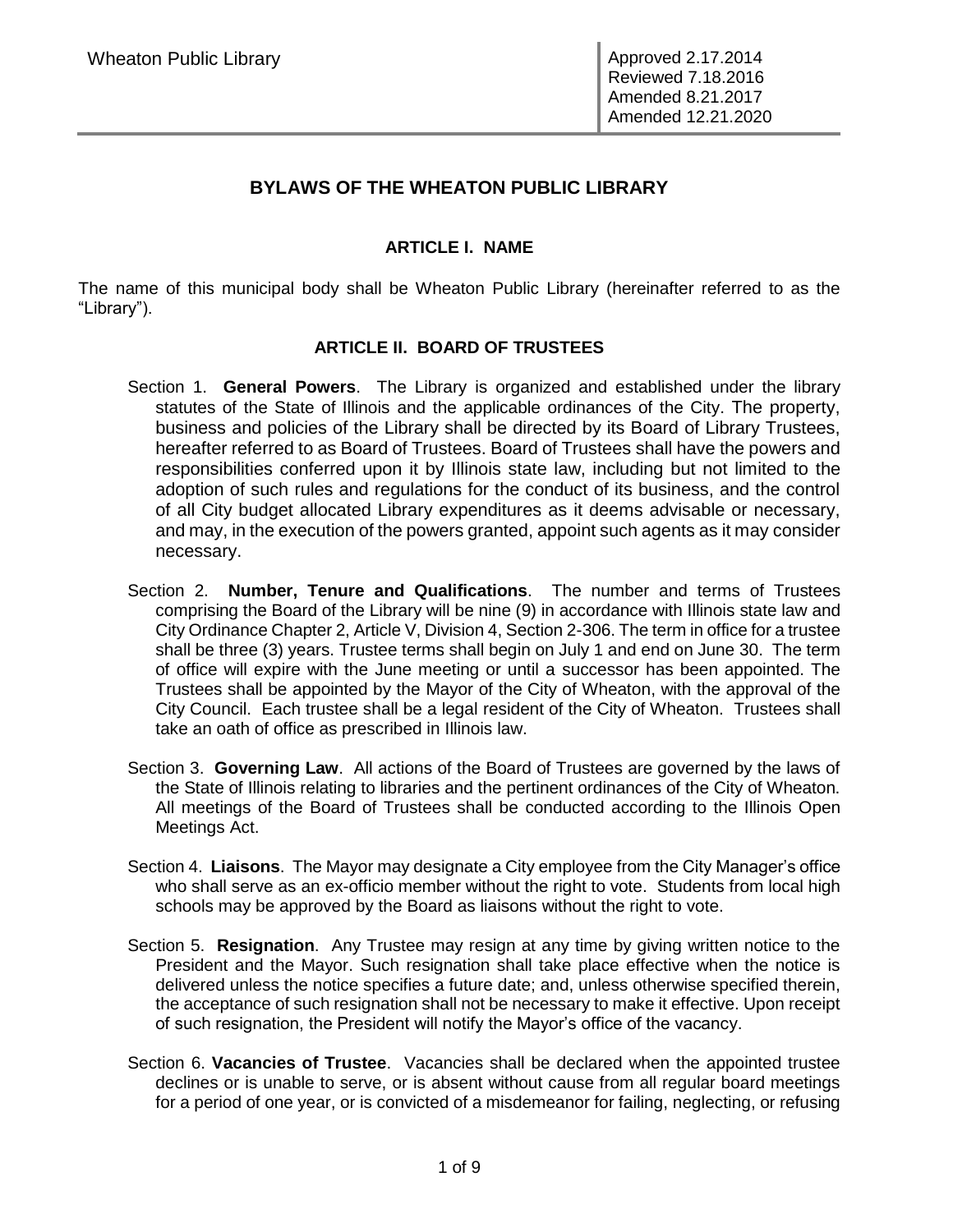to discharge any duty imposed upon a trustee, or becomes a nonresident. Vacancies shall be reported to the Mayor and be filled in like manner as original appointments.

### **ARTICLE III. MEETINGS**

- Section 1. **Annual Meeting**. The February meeting of each year shall be the Annual Meeting at which the Annual Report of the Executive Director and Trustees of Wheaton Public Library shall be presented for approval and for authorized transmittal to the City Council of the City of Wheaton. The report shall include a resume of the year's work with a detailed account of the receipts and expenditures, a budget, statement of plans for the following year and all other information required by State Statutes.
- Section 2. **Regular Meetings**. Regular meetings shall be held at the Library at 7:00 p.m. on the third Monday of each month, unless otherwise determined by the Board. The meetings, except closed sessions, shall be open to the public and notice shall be provided in advance. Written notice of meetings shall be communicated by mail and/or electronic mail to all members of the Board pursuant to the Open Meetings Act. Trustees should notify the President and the Library Director on or before the day of the Board meeting if unable to attend. All materials and documents for a given meeting must be provided at least 4 days in advance to Board members whenever possible. The Library Director shall attend all Board meetings as a non-voting member. All closed meetings shall be electronically recorded, the records for which will be kept and destroyed in accordance with the Open Meetings Act and the Records Retention Act.
- Section 3. **Special Meetings**. Special meetings may be called by the President, or at the request of any three (3) Trustees in writing. These meetings shall be posted and held as required by the Illinois Open Meetings Act.
- Section 4. **Meeting Agenda**. An agenda for each meeting, which includes the notification for the meetings**,** shall be prepared by the Library Director at the direction of the President. All relevant meeting materials including the Treasurer's Report and the minutes of the previous meeting shall also be included in the advance communication to the Board members. Board members who have items they wish included on the agenda should notify the President in advance of the meeting. The President may place on the agenda such items if he/she sees fit. An item must be placed on the agenda at the request of any three Trustees in writing. All Open Meetings Act rules will apply.
- Section 5: **Order of Business**. Unless otherwise determined by the Board, the order of business at all meetings of the Board shall be as follows:
	- 1) Call to Order and Roll Call
	- 2) Citizens to Be Heard
	- 3) Consent Agenda (Any item on the Consent Agenda may be removed for separate consideration by any Board Member and Citizen)
		- a. Approval of Minutes
		- b. Reports
	- 4) Unfinished Business
	- 5) New Business
	- 6) Trustee Comments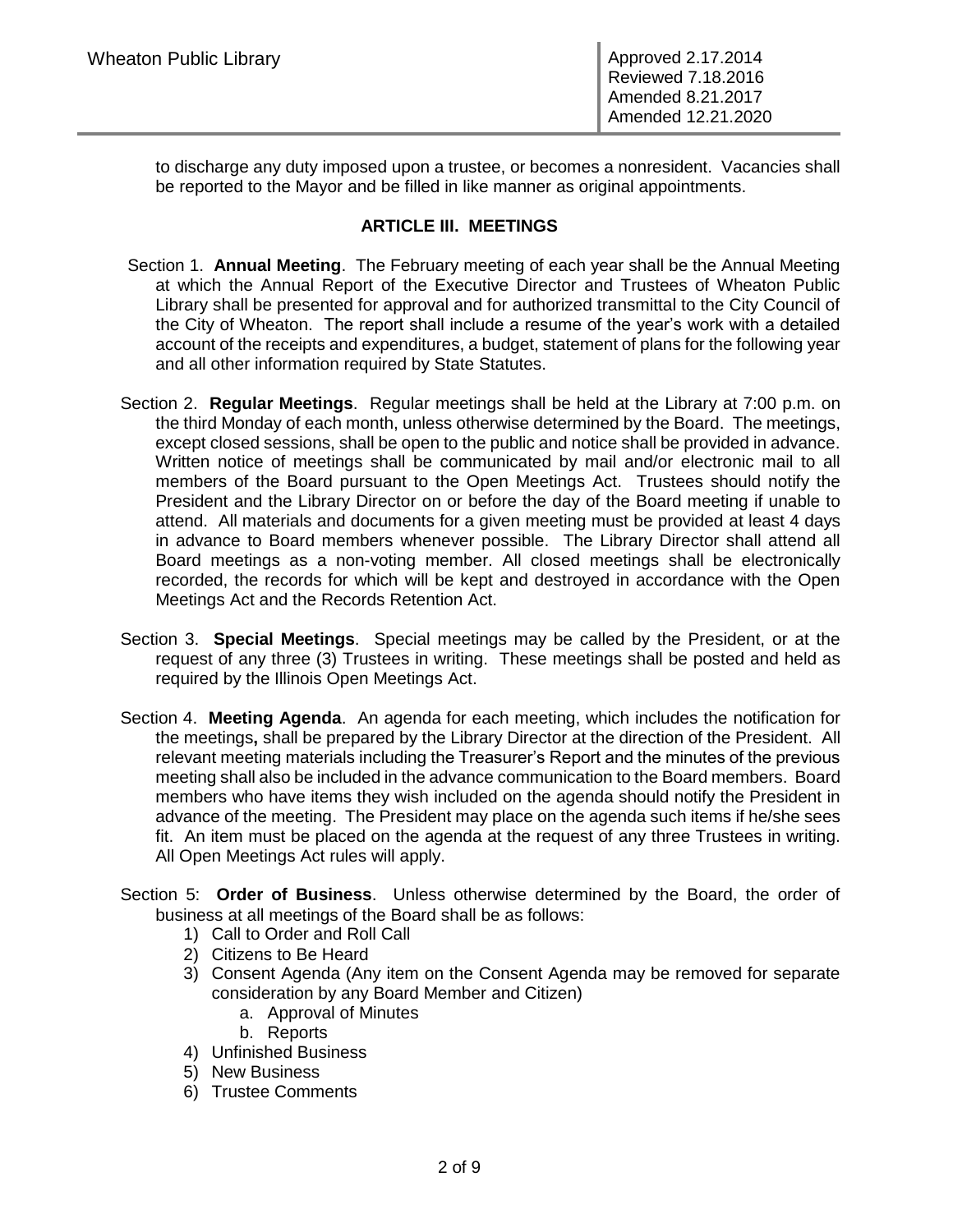- 7) Closed Session (President may entertain a motion to enter closed session in accordance with the Illinois Open Meetings Act
- 8) Adjournment
- Section 6. **Quorum**. A majority of the Trustees entitled to vote shall constitute a quorum for a meeting to convene. A meeting can continue but no action can take place if the minimum number to make a quorum is not present.
- Section 7. **Manner of Acting**. In the absence of the President at any regular or special Library meeting, the meeting shall be presided over by the Vice-President, or in the absence of the President and Vice-President, by one of the Trustees present who shall be chosen by a majority of the members of the Board present to act as President Pro Tem. In the absence of the Secretary, the members of the Board present at the meeting shall choose a Secretary pro tem for the meeting who shall have the powers of the Secretary. The President may vote upon and may move or second a motion before the Board. Any rule or policy of the Board, whether contained in these by-laws or otherwise, may be suspended temporarily in connection with business at hand, but such suspension, to be valid, may be taken only at a meeting at which two-thirds of those present shall so approve.
- Section 8. **Electronic Participation in Meetings**. Under limited circumstances, Trustees unable to be physically present at a public meeting may participate in the meeting via communication devices. Communication devices include, without limitation, audio and/or video equipment with allows members of the public, Trustees physically present, Trustees not physically present, Library Staff and other meeting participants to interact with those present on all motions, discussions, and votes. The limited circumstances which allow a Trustee to participate via communication devices are personal illness or disability, employment purposes, business of the Library, family emergency or other emergency. A Trustee wishing to attend via communication devices must give advance notice to the Board Secretary and/or President of the desire to attend via communication devices (unless notice is impractical). Only Trustees attending in person shall be counted toward establishing a quorum. A majority of the quorum must vote in favor of a Trustee attending via communication devices.

All public meetings involving communication devices shall be conducted in accordance with the provisions of the Illinois Open Meetings Act. The Board Secretary will note in minutes of any meeting which utilizes communication devices that the meeting was conducted with one or more Trustees (identified by name) not physically present in the meeting room and that such Trustee(s) participation in the meeting was via communication devices. The circumstances supporting use of communication devices shall be announced at the start of a meeting and such circumstances shall be noted in the minutes of the meeting.

- Section 9. **Compensation**. Trustees shall serve without compensation but shall be reimbursed for their actual and necessary expenses incurred in the performance of their duties from Library funds.
- Section 10: **Conflict of Interest**. Board members and officers will not solicit, accept, or agree to accept, gifts, loans, gratuities, discounts, favors, hospitality, or services. Trustees will not accept economic, advancement, or honorary opportunities under circumstances when it may be reasonably inferred that the opportunity is being offered with intent to influence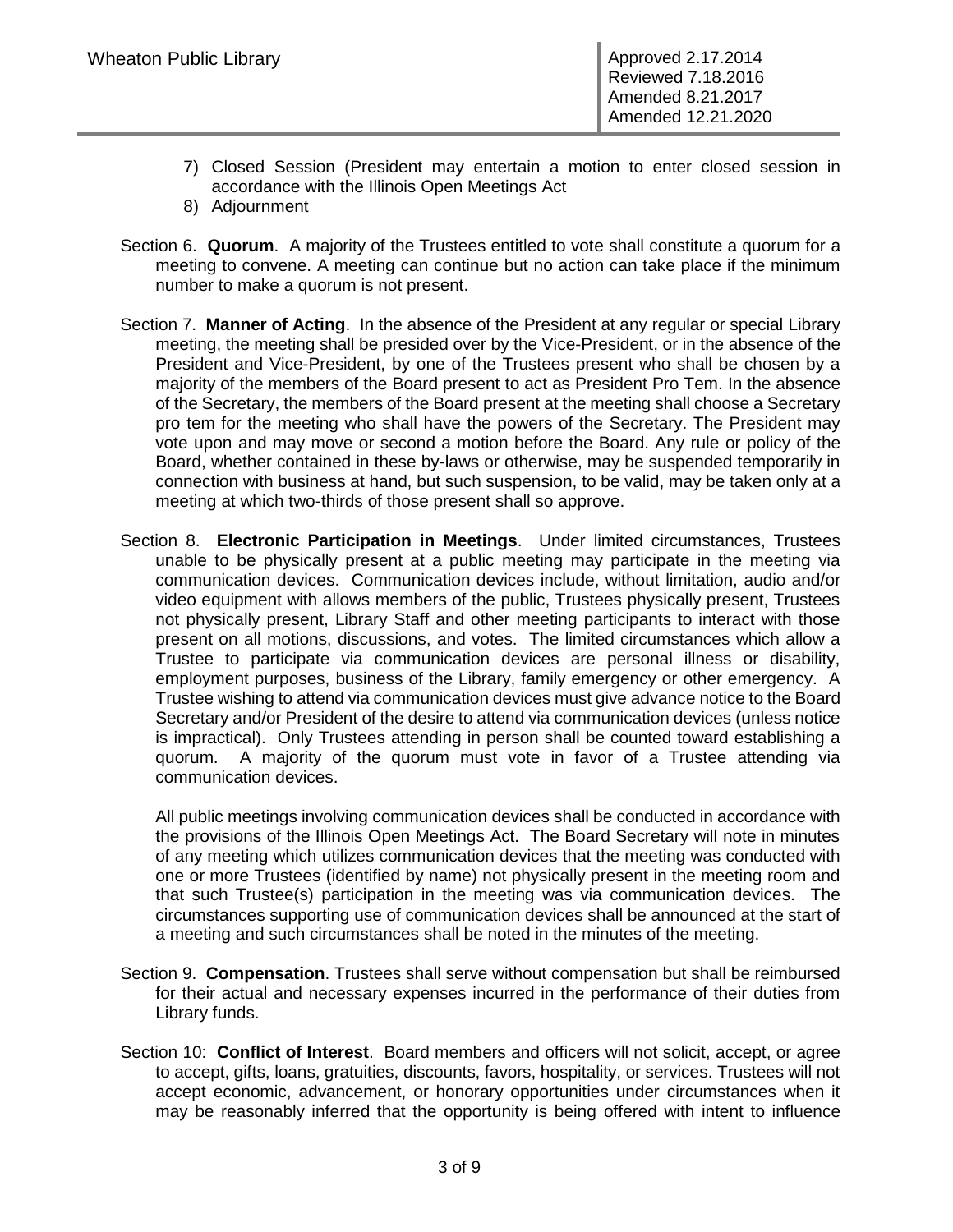official action. Trustees who must take an official action that may be construed as conflicting with personal, family, monetary, or employment interests should abstain from official action if there is no reasonable way to eliminate the conflict. Trustees will not engage in economic activity that involves the use or sale of information gained in the course of official duties in addition to any applicable provisions of the City of Wheaton Prohibited Political Activities/Gift Ban Act (Sec. 42-125 of the Wheaton City Code) and the State Officials and Employees Ethics Act, 5 ILCS 430/1-1 et seq.

Section 11. **Immediate Family**. No employee of the Library shall be a member of the immediate family of a Board Member.

#### **ARTICLE IV. TRUSTEES, OFFICERS, LIBRARY DIRECTOR**

- Section 1. **Specific Powers and Duties**. The Powers and Duties of the Board of Trustees shall be those defined by the Illinois Local Library Act 75ILCS 5/4-7, as applicable, including but not limited to the following:
	- 1. To make and adopt such bylaws, rules and regulations, for their own guidance and for the government of the Library.
	- 2. To have the exclusive control of the expenditure of all moneys collected for the Library and deposited to the credit of the Library fund.
	- 3. To have the exclusive control of the construction of any Library building and of the supervision, care and custody of the grounds, rooms or buildings constructed, leased or set apart for that purpose.
	- 4. To purchase or lease real or personal property, and to construct an appropriate building or buildings for the use of a Library established hereunder.
	- 5. To remodel or reconstruct a building erected or purchased by the board, when such building is not adapted to its purposes or needs.
	- 6. To sell or otherwise dispose of any real or personal property that it deems no longer necessary or useful for Library purposes, and to lease to others any real property not immediately useful but for which plans for ultimate use have been or will be adopted.
	- 7. To appoint and fix the compensation of a qualified librarian, who shall have the authority to hire such other employees as may be necessary, to fix their compensation, and to remove such appointees, subject to the approval of the board, but those powers are subject to Division 1 of Article 10 of the Illinois Municipal Code in municipalities in which that Division is in force. The board may also retain counsel and professional consultants as needed.
	- 8. To contract with any public or private corporation or entity for the purpose of providing or receiving Library service or of performing any and all other acts necessary and proper to carry out the responsibilities, the spirit, and the provisions of the applicable state statutes.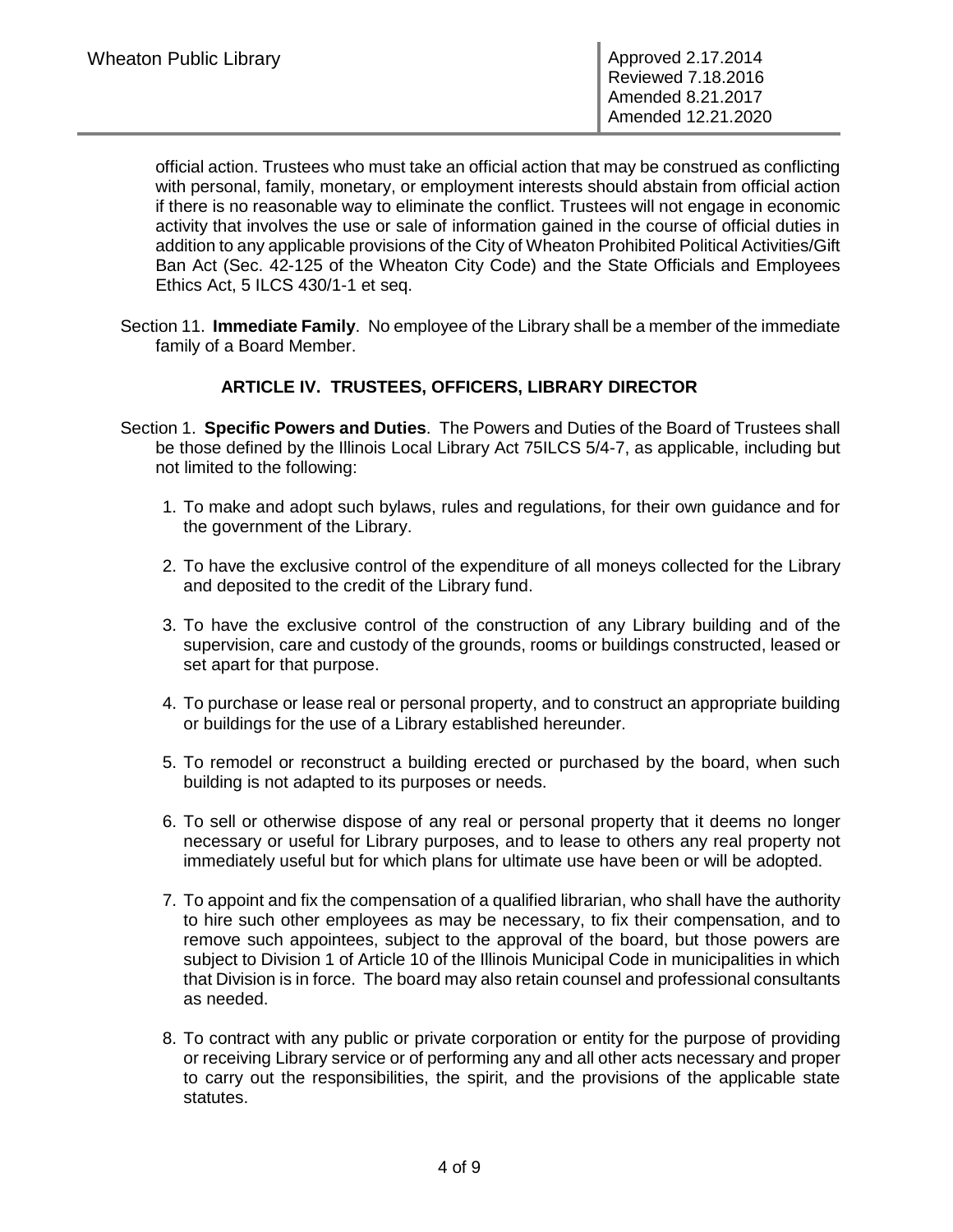- 9. To join with the board or boards of any one or more libraries in Illinois in maintaining libraries, or for the maintenance of a common library or common library services for participants, upon such terms as may be agreed upon by and between the boards.
- 10. To enter into contracts and to take title to any property acquired by it for Library purposes.
- 11. To exclude from the use of the Library any person who willfully violates the rules prescribed by the board.
- 12. To extend the privileges and use of the Library, including the borrowing of materials on an individual basis by persons residing outside of the city of Wheaton.
- 13. To exercise the power of eminent domain subject to the prior approval of the corporate authorities as prescribed in the applicable Illinois statute.
- 14. To join the Library as a member and to join the Library trustees as members in the Illinois Library Association and the American Library Association and other non-profit, nonpolitical associations which have a purpose of library development and librarianship.
- 15. To invest funds pursuant to the Public Funds Investment Act.
- 16. To accumulate and set apart as reserve funds portions of the unexpended balances of the proceeds received annually from taxes or other sources, for the purpose of providing self-insurance against liabilities relating to the public Library.
- 17. To strive to attend at least one library conference, workshop or seminar individually annually.
- Section 2. **Annual Budget**. The Board shall determine the financial requirements of the Library, shall recommend a balanced budget along with a sound business case to support the budget, and shall submit it to the City well in advance for discussion and revision if necessary prior to final approval and funding.
- Section 3. **Officers**. The officers of the Library shall consist of a President, a Vice-President, a Secretary and a Treasurer.
- Section 4. **Election and Term of Office**. Officers shall be elected at the July meeting of the Board of Trustees, shall take office at the July meeting, and shall serve a term of one (1) year until June 30 of the next year or until their successors are duly elected.
- Section 5. **Removal**. Any officer duly elected or appointed may be removed by majority of a quorum of the eligible voting members whenever in its judgment the best interests of the Library would be served thereby.
- Section 6. **Resignation**. Any officer may resign his or her office at any time by giving written notice to the President and Library Director. Any such resignation shall take place effective when the notice is delivered unless the notice specifies a future date; and, unless otherwise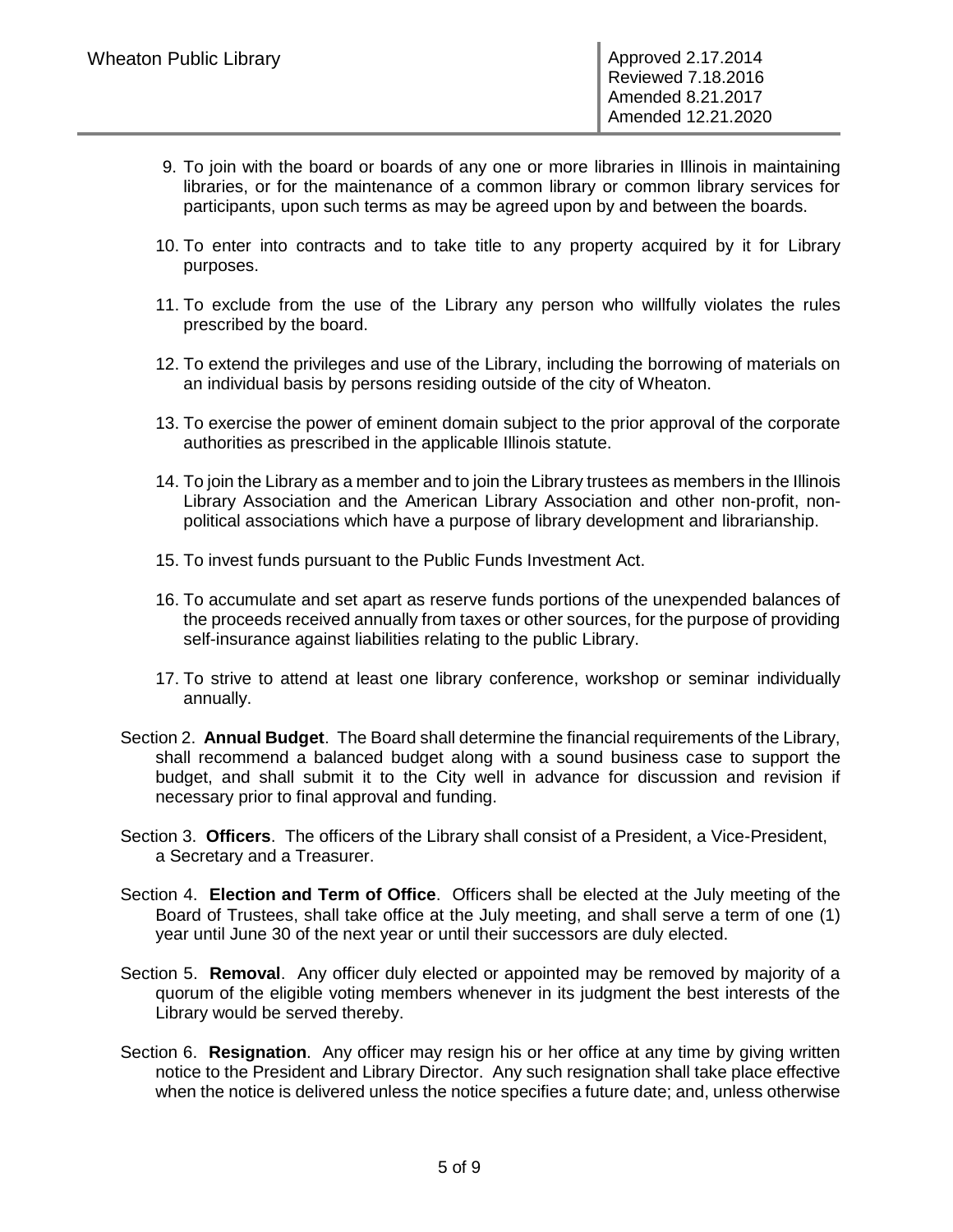specified therein, the acceptance of such resignation shall not be necessary to make it effective.

- Section 7. **Vacancies of Officer**. A vacancy in an office shall be filled by a vote of the Board, and the Trustee elected shall serve for the remainder of the term of the member he or she replaces. No name shall be placed in nomination without the consent of the nominee.
- Section 8. **President**. The President shall preside at all meetings of the Board, shall serve as executive officer of the Board, authorize calls for any special meetings, appoint all committees, execute all documents authorized by the Board, and have general supervision of all matters pertaining to the Library, except as hereinafter provided in these by-laws, or as otherwise provided by law or by the action of the Board in accordance with these bylaws. The President shall be an ex-officio member of all committees. The President shall serve as official spokesman for the Board.
- Section 9. **Vice-President**. The Vice-President, in the event of the absence or disability of the President, or of a vacancy in that office, shall assume and perform the duties and functions of the President.
- Section 10. **Secretary**. The Secretary shall maintain a true and accurate record of all meetings of the Board to include keeping minutes, recording attendance, recording roll call on all votes, completing and/or signing applications and documents as needed, issuing notice of all regular and special meetings, and performing such other duties as are generally associated with that office.
- Section 11. **Treasurer**. The Treasurer shall present monthly and annual financial reports which have been prepared by the Library Director; he/she shall serve as Chair of the Finance Committee, and shall also serve as key liaison to the DuPage Foundation. The Treasurer shall be the disbursing officer of the Board and shall perform such duties as generally devolve upon that office.
- Section 12. **Library Director**. The Library Director shall be an exempt (salaried) position and shall be hired or terminated by the Board of Trustees. The Library Director shall report to and take direction from the Board of Trustees, pursuant to the provisions of the Illinois Local Library Act, 75 ILCS 5/1-0.1 et seq. The Library Director shall make a monthly and annual report to the Board. The Library Director shall perform all other roles and responsibilities as detailed in the job description on file. The Library Director shall have the authority to execute contracts on behalf of the Library within the parameters established by the Board of Trustees. The Library Director shall certify bills incurred and make a monthly and annual report to the Board of Trustees. The Library Director may carry out the duties of the Secretary of the Library and may carry out the duties of the Treasurer. The Library Director shall employ and may terminate the employment of staff members as necessary to carry out the work of the Library and shall perform such other duties as may be specified by the Board of Trustees

# **ARTICLE V. COMMITTEES**

Section 1. **Standing Committees**. The Finance Committee and Nominating Committee shall be the only standing committees. The Finance Committee shall consist of two Trustees and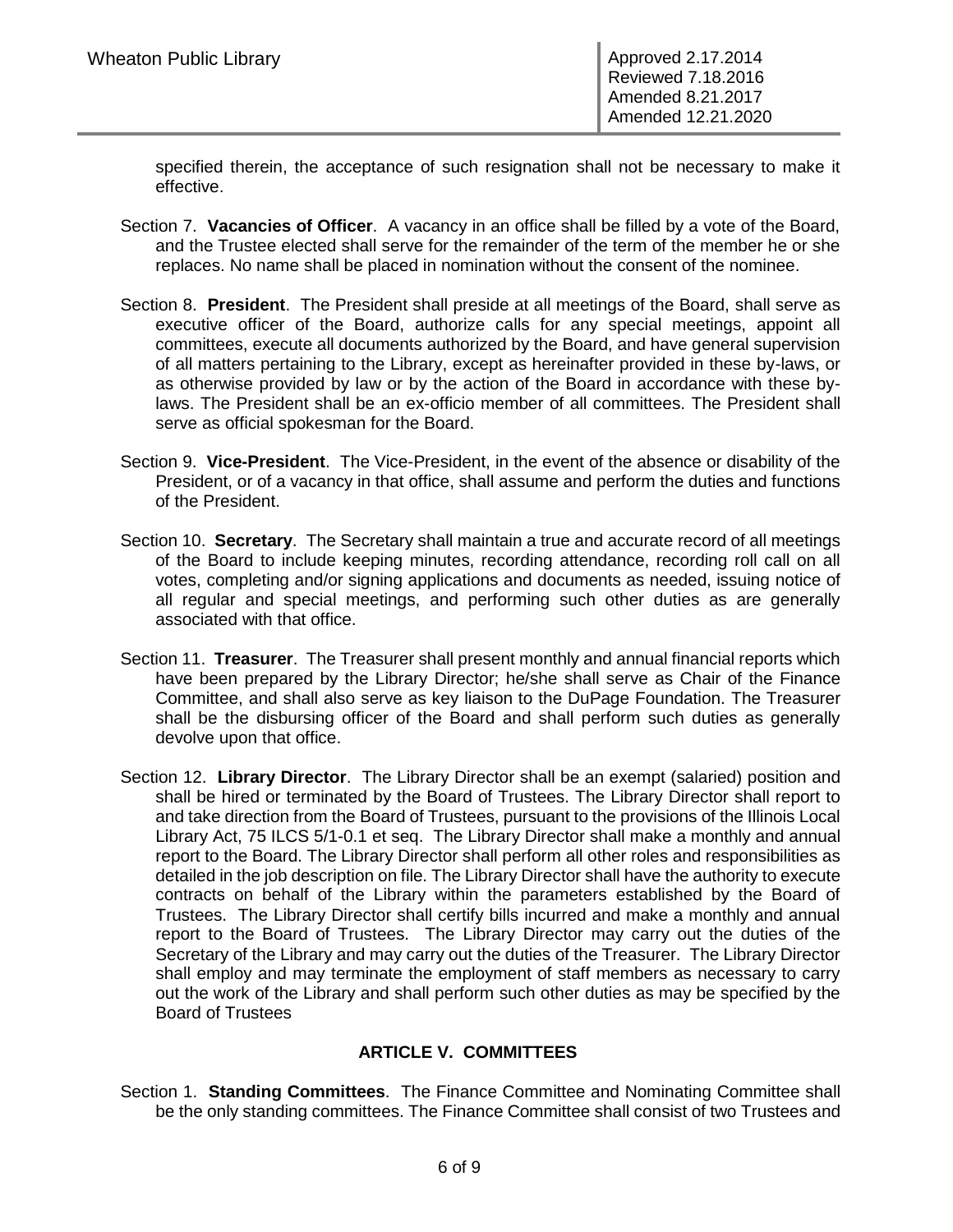the Treasurer, whom will act as the Chairperson. The Finance Committee will be appointed at the July meeting by the President. The Finance Committee will work with the Executive Library Director on the preparation and presentation of the Annual Library Budget.

The Nominating Committee shall consist of three Trustees, one of whom shall be designated as the chairperson. The Nominating Committee shall be appointed by the President at least thirty (30) days in advance of the June annual meeting. The Nominating Committee shall recommend a slate of candidates to the Trustees. If no valid alternate nomination petitions are received or validated, the Nominating Committee's slate shall be elected by acclamation.

- Section 2. **Special Committees**. Special committees of the Board may be created for specific purposes as the Board may require from time to time. A Special Committee shall be considered discharged upon the completion of the purpose for which it was created and after a final report is made to the Board. A Special Committee may be designated by a resolution adopted by a majority of the Board of Trustees present at a meeting at which a quorum is present. Except as otherwise provided in such resolution, members of each committee shall be Trustees, and the President of the Library Board shall appoint the members thereof. Any committee member may be removed or transferred to another committee by the President whenever in their judgment the best interests of the Library shall be served by such removal.
- Section 3. **Term of Office**. Each member of a committee shall continue as such until the next annual meeting of the Board of Trustees and until a successor is appointed, unless the committee shall be sooner terminated, or unless such member is removed from such committee, or unless such member shall cease to qualify as a member thereof.
- Section 4. **Chairperson**. One member of each committee shall be appointed chairperson by the President.
- Section 5. **Vacancies**. Vacancies in the membership of any committee may be filled by the President.
- Section 6. **Quorum**. Unless otherwise provided in the resolution of the Board of Trustees designating a committee, a majority of any committee shall constitute a quorum for committee action at any meeting of the committee, and the act of a majority of committee members present and voting at a meeting at which a quorum is present shall be the act of the committee.
- Section 7. **Meetings of Committees**. Subject to action by the Board of Trustees, each committee by majority vote of its members shall determine the time and place of meetings and the notice required therefore. All meetings shall be posted and held as required by the Illinois Open Meetings Act. All meetings will be recorded, the records for which will be kept and destroyed in accordance with the Open Meetings Act and the Records Retention Act.
- Section 8. **Rules**. Each committee may adopt rules for its own governance not inconsistent with these bylaws or with rules adopted by the Board of Trustees.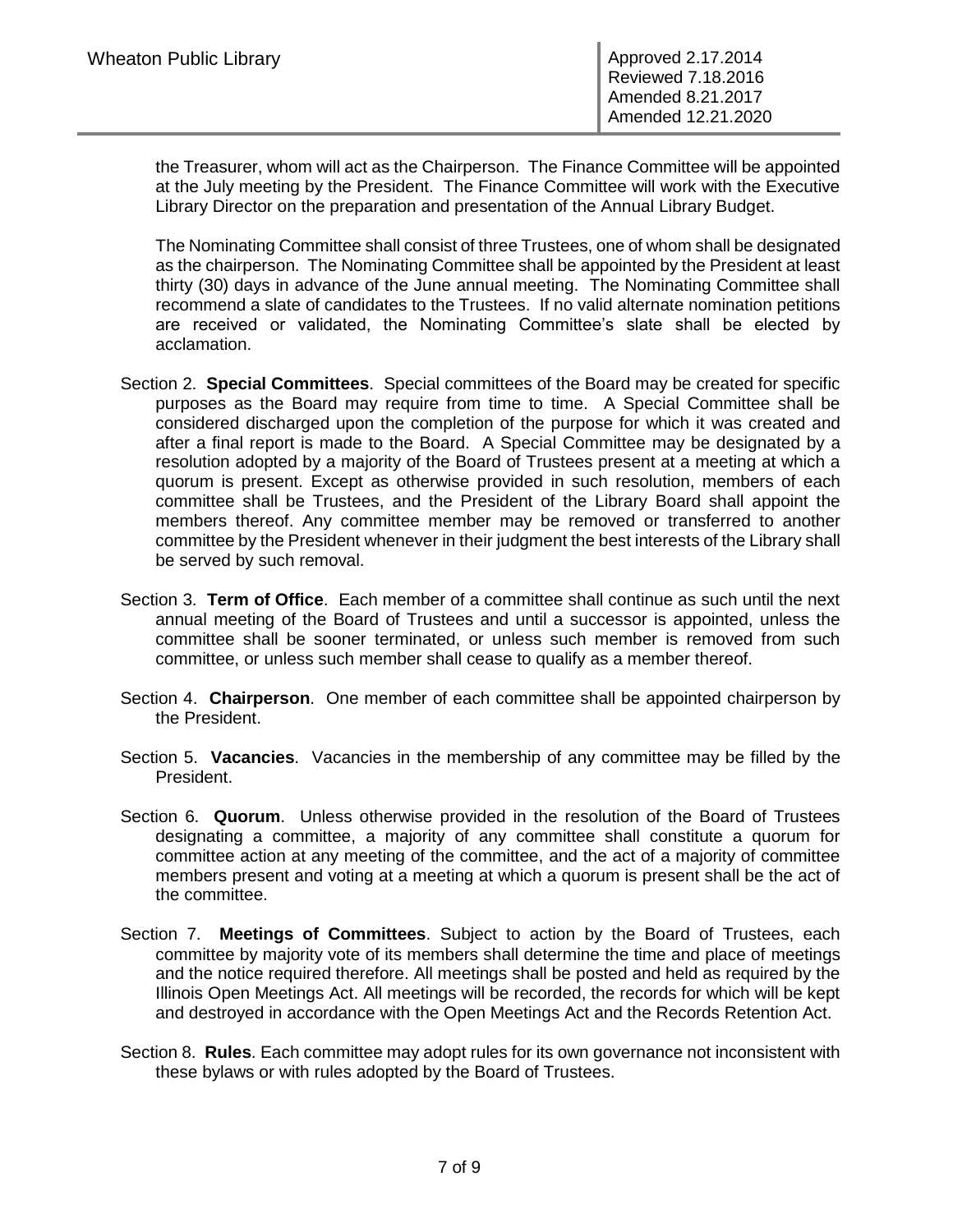- Section 9. **Library Director**. The Library Director shall be an ex-officio member of all committees. The Library Director or certain Library employees may be required to participate on one or more Trustee committees. The committee chair may invite certain Library employees to join a committee in non-voting role or to attend specific meetings. Non-exempt Library employees shall be compensated accordingly.
- Section 10. **Committee of the Whole**. Notwithstanding any provision in these by-laws concerning committees to the contrary, the Board of Trustees as a committee of the whole may perform any of the duties or responsibilities assigned to the various committees as deemed appropriate and expedient.

# **ARTICLE VI. CONTRACTS, CHECKS, DEPOSITS AND FUNDS, BONDING**

- Section 1. **Contracts**. The Board of Trustees may authorize any officer or officers, agent or agents of the Library, in addition to the officers so authorized by these bylaws, to enter into any contract or execute and deliver any instrument in the name of and on behalf of the Library and such authority may be general or confined to specific instances.
- Section 2. **Depositories**. All funds of the Library not otherwise employed shall be deposited from time to time to the credit of the Library in such banks, trust companies or other depositories as the Board of Trustees may designate.
- Section 3. **Checks, Drafts, Notes, Etc**. All checks, drafts or other orders for the payment of money and all notes or other evidences of indebtedness issued in the name of the Library shall be signed by such officer or officers, or agent or agents, of the Library and in such manner as shall from time to time be determined by resolution of the Board of Trustees.
- Section 4. **Bonding**. The Board of Trustees shall provide for the bonding of such officers and employees of the Library as it may from time to time determine.
- Section 5. **Investments**. Unless otherwise specified by the terms of a particular gift, bequest or devise, grant or other instrument, the funds of the Library may be invested, from time to time, in such manner as the Board of Trustees may deem advantageous without regard to restrictions applicable to trustees or trust funds.

# **ARTICLE VII. BOOKS AND RECORDS**

The Library shall keep correct and complete books, records, and recordings of account and shall also keep minutes of proceedings and recordings of closed meetings of its members, Board of Trustees, and committees having any of the authority of the Board of Trustees, and shall keep at the registered or principal office a record giving the names and addresses of the members entitled to vote. All books and records of the Library may be inspected by any member, or his or her agent or attorney, for any proper purpose at any reasonable time. Records and recordings shall be kept in a safe and secure location and shall be disposed of consistent with state record retention requirements.